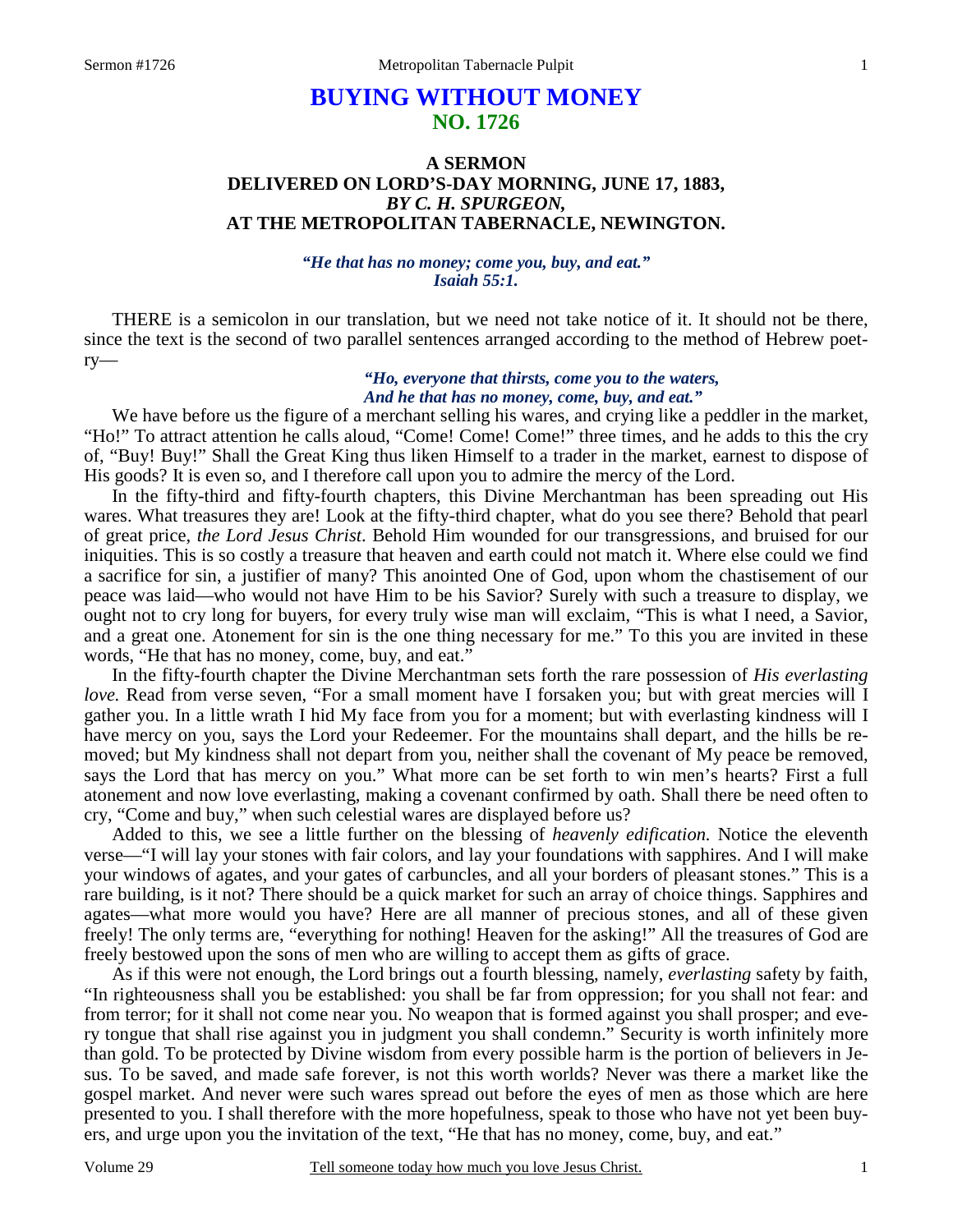In handling this text we shall notice, first, *the description* of the buyer, "He that has no money." Secondly, *the selection* of this particular buyer—why is he invited beyond all others? Thirdly, *the invitation* to purchase, "Come, buy, and eat." And fourthly, we shall add *the assurance* that this gospel market is no deception, for these things are really to be had.

**I.** First, then, here is A DESCRIPTION of the buyer. I believe he is here this morning. I hope he will recognize his own portrait, though it is by no means a flattering one. It is truth itself, a photograph taken by the sunlight of heaven. It is the portrait of a poor, penniless, broken-down creature reduced to the extremity of need. Here it is—"He that has no money."

 Of course, by this is meant, among other things, the man who literally has no money. Among the Jews of our Lord's day there existed an idea that a man who had money was at a great advantage with regard to heavenly things, so that when the Lord said, "How hardly shall they that have riches enter into the kingdom," they exclaimed with wonder, "Who, then, can be saved?" as if they thought that if the rich could not be easily saved then none could be. The Word of God contains nothing to encourage such a notion. The rich man is never extolled in the Old Testament, but he is often spoken of most slightingly. It is the glory of the Messiah that "the poor have the gospel preached to them," and it is the glory of the gospel that it is freely provided by the bounty of God for the beggar on the dunghill. Let no man's heart fail him this day because he says, "Silver and gold have I none." Having nothing, you may yet possess all things. You are at no disadvantage in God's market because your pockets are empty. You may come penniless and bankrupt and receive the exceeding riches of His grace. But we understand the reference of the text to be mainly spiritual, and so the portrait here is that of a man who has no spiritual money, no gold of goodness, no silver of sanctity*—*he it is that is invited to come and buy the wine and milk of heaven.

*His fancied stock of natural innocence is spent*. At first he thought himself to be pure as the newly fallen snow, forgetting the question—"How can he be clean that is born of a woman?" They told him that he was made "a member of Christ, a child of God, and an inheritor of the kingdom of heaven" while he was yet a babe, and thus he was led to think that he had started life's business with a respectable stock in trade. He knows better now. He has seen this fancied goodness melt away like the mist of the morning. He has gone, like the prodigal, into the far country, and there he has wasted his substance till not a coin remains. If he searches himself through and through, he cannot find a relic of innocence. The whole head is sick and the whole heart faint, from the sole of the foot even to the head he is all wounds, and bruises, and putrefying sores. There is no health in him. Innocence is utterly gone, if it was ever there.

 He thought that he had accumulated some little savings of good works, but *his imaginary righteousness turned out to be counterfeit.* Had he not been honest? Had he not been sober? Had he not attended a place of worship, and repeated forms of prayer? Did not all this make up a little fortune of righteousness? He thought so, but then he was ignorant and deluded. He knows better now, for he has found out that all his righteousness is base metal. He could not pass a penny's worth of it in the shop of his own conscience, much less in the market of heaven. He knows that it would at once be detected, and nailed to the counter. He finds that his silver is white metal of the basest sort, and that his gold is a sham. He has not the face to offer it anywhere. Yes, he is so afraid of being seized by justice as a counterfeiter that, like a wise man, he has hidden his sham righteousness in the earth, and has run away from it. He is now more afraid of his righteousness than of his unrighteousness. He would think it just as possible for him to be saved by cursing and swearing as by the merit of his own works. His good works are an ill odor with his conscience, for he sees them to be defiled within and without with sin, rottenness is in the bones of his righteousness, and thus he is without merit of any sort. Look at his poverty, his original stock is gone, and all his savings have melted away!

 He is in a still worse plight, for he is also too poor to get anything, *the procuring power is gone,* for he has "no money." Now that he has come to his sober senses, he would repent, but he cannot find a tender heart. He would believe, but he cannot find faith. He has no money, that is to say, nothing with which he can procure those good things which are necessary unto salvation and eternal life. He sees them all before him, like many a poor man who walks the streets of London, and sees just what he wants behind the glass of the shop window, but he puts his hand into his pocket, and despairingly passes on, for he has no money. As without money nothing is to be bought in the world's market, so is this poor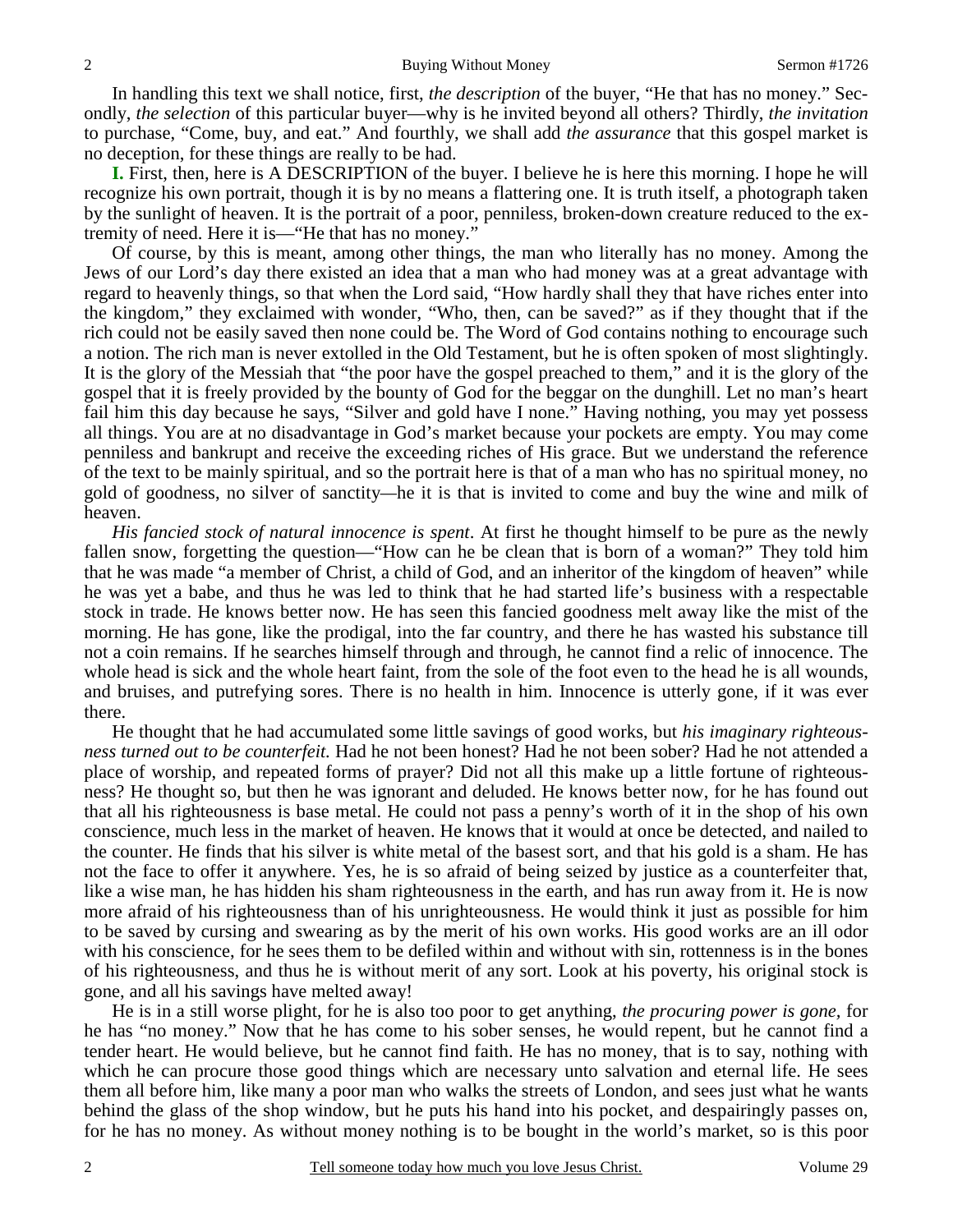#### Sermon #1726 **Buying Without Money** 3

man afraid that no blessing of grace can ever be his because he has no good thing to offer, no righteousness to give in exchange. If God would sell him even a penny's worth of righteousness, he has not the penny to buy it with. And if the Lord would pardon all his sins for one sixpenny worth of holiness, he has not so much as that to offer—he has no money.

 Moreover, *his stock with which to trade is gone*. Money makes money, and he that has a little to begin with may soon have more. But this man, having no stock to start with, cannot hope to be rich towards God in and by himself. He cannot open the smallest shop, or sell the most trifling wares, for he has no money to start with. Even the poorest will buy a few matches and hawk them about the streets, but this poor creature has "no money," and cannot even invest a two-pence in goods. He has no power even to think aright, much less to act aright, so as to become pleasing to God. He is as much without strength as without merit. Not only is he without good, but he appears to himself to be without power to get good. He is a broken trader who cannot again try his fortune, for he has "no money." He is worse than a common beggar, for he does not even know how to beg—"We know not what we should pray for as we ought." He even needs to be taught how to beg. What a pass to come to.

 There is your portrait, my poor friend! Do you recognize it? I hope you do. I hear you say, "Yes, that is myself. I am without money." Then to you the word of this salvation is sent—"He that has no money, come, buy, and eat."

 "No money!" Then *he cannot pay his old debts.* His sins rise up before him, but he cannot make amends for them. What a long file is needed to hold the record of his debts, it must be deep as the bottomless pit, and high as heaven. He owes ten thousand talents and has "nothing to pay." He has not a coin, he has no money whatever! He is reduced to bankruptcy, and cannot pay a farthing in the pound.

 Moreover, *he cannot meet his present expenses*. Poor man! He must live. He must eat the bread of heaven, and he must drink of the water of life, but he has nothing with which to procure these good things. His soul hungers, yes, even faints after the mercy of God, but he has no price with which to procure it. This day he would pluck his eyes out to be pleasing to God, but he has nothing to offer which the Lord could accept. He is reduced to such beggary that like the prodigal he cries, "I perish with hunger."

*He cannot face the future*. He hardly dares to think of it, and yet the thought of it will come in. He remembers the needs which will surround him on a dying bed, and the terrible demands of the resurrection morning when the ringing trumpet shall introduce him to the dread Judgment, and he shall stand before his God to render his account. He knows that he cannot answer Him for one sin in a thousand. He dreads the thought of the world to come! He has nothing with which to meet the demands of the eternal future. He has "no money," nothing that will pass current in the day of judgment. He is brought to the last stage of spiritual destitution; poverty has come upon him like an armed man. This is a terrible plight to be in, yet I wish that every sinner here might be reduced to it, for when he is so reduced and brought low, grace will come in, and the tide will turn.

 The only hope for a man who has "no money" must be outside himself. It is idle for him to look into his own coffers. He must look away from himself, and his only chance in thus looking is to appeal to charity, and plead for mercy's sake. He cannot buy—it is only God's mercy that talks about his buying. He must beg, he must entreat for love's sake. This is an essential part of spiritual poverty, and I would that every unregenerate person knew that in him there dwells no good thing, and that he were convinced that he must look out and look up for salvation, and that upon the ground of mercy, since he cannot expect to obtain any blessing upon the footing of justice or as a matter of debt.

 This is the man who is called to buy heaven's wine and milk. Do you need a fuller picture of him? Look at the twenty-first verse of the fourteenth chapter of Luke's gospel, where He that made the feast said, "Bring in here the poor and the maimed and the halt and the blind." This man is so poor that he cannot buy bread, so maimed that he cannot run for it, so halt that he cannot stand up to receive it, and so blind that he cannot see it. Yet such a person we are to bring into the royal banquet of mercy. If you would like another picture, turn to Revelation 3:17, 18—"You know not that you are wretched, and miserable, and poor, and blind, and naked." This portrait was taken by John, who had an eagle's eye, and saw deep into the inward misery of the heart. To the "wretched, and miserable, and poor, and blind, and naked," the Lord says, "I counsel you to buy of Me gold tried in the fire, that you may be rich, and white raiment, that you may be clothed, and that the shame of your nakedness does not appear, and anoint your eyes with eye salve, that you may see." Gospel riches are sent to remove our wretchedness, and mercy to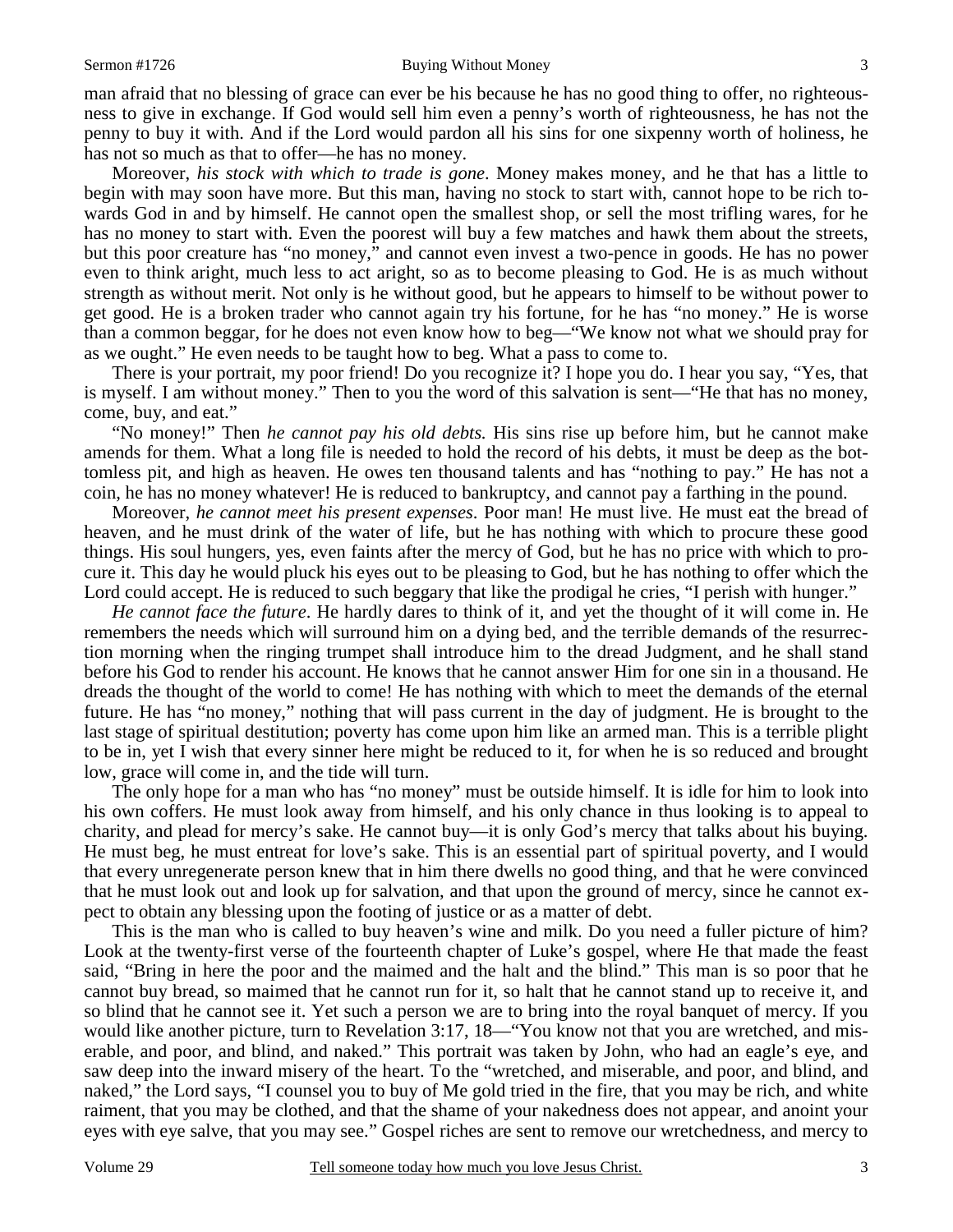remove our misery. It is to these wretches, these blind beggars, and these naked vagrants, that the gospel is sent. This day I have to present the promise of God and the exhortation of mercy to those who have failed in life, who are down at the heel, broken and crushed. Oh, you utterly lost ones, to you is there opened a door of hope. The Lord has come into the market, and He bids you buy of Him without money and without price!

**II.** Now a minute or two upon the second point, THE SELECTION of the buyer. It is a strange choice, and it leads to a singular invitation, "He that has no money, come, buy, and eat." In the streets round about this Tabernacle, especially on a Saturday evening, you may note the salesmen standing before their shops and crying out vociferously, "Buy! Buy! Buy!" No one can refuse to hear their noise, but if they knew that a person had no money, I think they would save their breath so far as he is concerned. They need ready-money customers, and plenty of them. What would be the use of crying, "Buy! Buy!" to a man whose purse is empty? Yet these are the very persons whom the Lord selects, and to them He cries, "Come, buy, and eat." What is the reason?

 Well, first, *these need mercy the most*. Oh, poor souls, when the Lord Jesus looks on you, He does not look at what you have, but at what you have not. He does not look at your excellences, but at your necessities. He is not looking out for man's fullness, but for man's emptiness. The Lord Jesus never gave Himself for our righteousness, but He "gave Himself for our sins." Salvation is by grace, and it is presented to those who are lost, for they are the people whom it will suit. How should those who are not lost value salvation? I say that God selects the most poverty-stricken first, because this character most needs His pitying love. The greatness of your necessity is that which gives you a first call from the God of all grace. Not merit, but demerit. Not desert of reward, but desert of wrath, is the qualification for mercy.

 Again, this character is chosen because *he is such a one as will exhibit in his own person the power of divine grace.* If the Lord Jesus Christ takes one that is wretched, and miserable, and poor, and blind, and naked, and if He satisfies all his necessities by being riches for his wretchedness, comfort for his misery, wealth for his poverty, eyes for his blindness, and raiment for his nakedness, then all the world will see what a great Savior He is, and how wonderfully His salvation meets the necessities of the case. If you and I were only little sinners, I do not see how Christ could be anything but a little Savior to us. And if He only met our smaller needs, a small supply would suffice. Ah, friends, it pleased the Father that in Him should all fullness dwell, and He wills that this fullness should be seen. When He takes a man whose needs are as large as the sea, and as many as the sands on the shore, whose danger is deep as the bottomless pit, and whose sin is black as Tophet's midnight. And when He makes that man into a child of God and an heir of heaven, ah, then all intelligences are amazed, and cry out, "What a Savior is this! What precious blood is this! What a fullness this must be which satisfies such immeasurable needs!" As it is one end of Christ's work to glorify divine grace, therefore He calls first upon those who have the most need, for in them His grace will be best displayed.

 Next, *the Lord Jesus delights to make evident the freeness of His grace*. Now, if those were first called who have the money of merit, it might be imagined that they had paid their way. But if those are called who have no good thing in them, it is clear that grace is free. When a poor wretch cannot do a stroke of work, or contribute a button to you, then your lodging him must be of pure charity, and nothing else. The Lord Jesus is very jealous of the freeness of His grace. He will not let a sixpence of our merit cross His hand, lest we should glory in our flesh, and think that we have made Jesus rich.

 If you ask me yet again why is he who has no money so expressly called, I would answer, because *he is the kind of man that will listen*. The man who is needy is the man that will listen to the tidings of a full and free supply. It is the guilty man who loves to hear of pardon. It is the bond-slave whose ears are charmed with the word, "redemption." If you are no sinner you will not care about a Savior. Only real sinners rejoice in a real atonement. The Lord sends the gospel to every creature under heaven, but He knows, as we do, that the most of men will not regard it, for they fancy that they don't need it. But if there is one that has no merit or claim, he will listen with eagerness to the tidings of mercy for him. He that has no money is the man for Christ's money. He that is shivering in his nakedness will rejoice to be clothed. A wretched sinner jumps at mercy like a hungry fish leaping at the bait. When a soul is empty, then it longs for the fullness of Christ, but not till then. Full souls quarrel over honeycombs, they are not sweet enough for them, but to the hungry man, even every bitter thing is sweet. A man who is conscious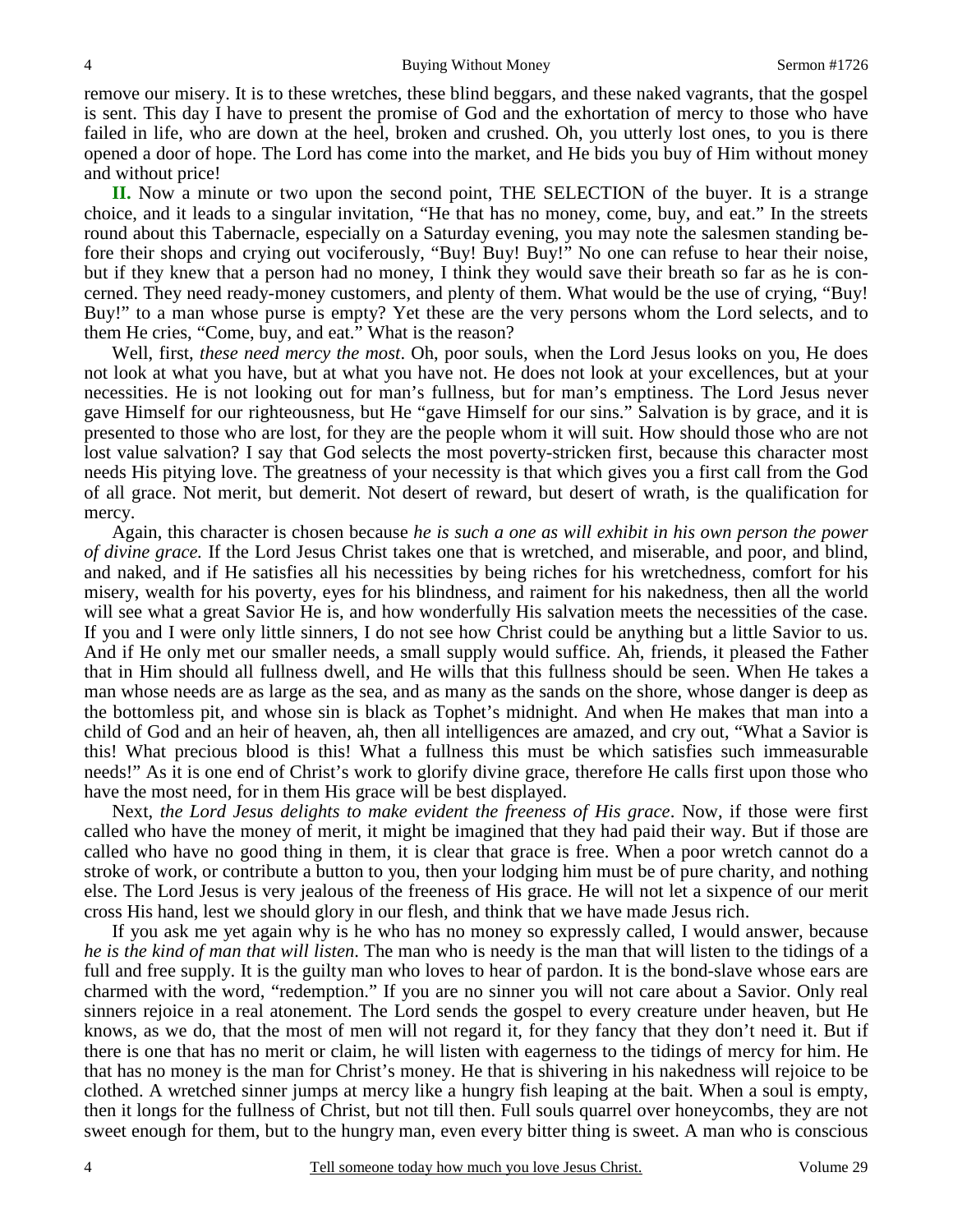#### Sermon #1726 **Buying Without Money** 5

of sin will not quibble about the way of grace, but if pardon is to be had, he will have it at once. Whoever may be silent, you will hear his voice crying aloud, "You Son of David, have mercy on me!"

 Let me add that such an empty, penniless soul, when he does get mercy, *will prize it and praise it*. He that has been shut up in the dark for years values the light of the sun. He that has been a prisoner for months, how happy he is when the prison doors are opened, and he is at liberty again! Let a man once get Christ, who has bitterly known and felt his need of Him, and he will prize Him beyond all things, and find his sole delight in Him. The impotent man at the beautiful gate of the temple, when his ankles received strength, walked, yes, and ran, yes, and leaped. He leaped, praising God, before all the people. He could not do enough to show his delight and his gratitude. Oh, for a few leaping Christians. The Lord Jesus loves us to prize the mercy which cost Him so dearly. Shall He die on the cross and give us blessings to treat with contempt? No, no. We will love Him much because of His priceless gifts to us. Therefore the Well-beloved delights to invite those who manifestly have no merit, and no spiritual power, because He knows that when they taste of His love, they will overflow with praise to His name forever and ever. You have heard of the old woman who said that if ever she got to heaven the Lord Jesus Christ should never hear the last of it? Many of us are of that mind. We shall never praise the Lord sufficiently throughout eternity. If I do but once, cross the golden threshold, and stand within the pearly gate, my heart, my soul, my tongue, shall extol my Redeemer world without end. This shall be the one and only contention among the birds of Paradise, who shall sing the most sweetly to the praise of infinite compassion. None of us will yield the palm in that contest. We will see which can sink lowest in sense of obligation, which can rise highest in adoring love. Singers are needed for the celestial choirs and there are no voices as sweet as those which have known the force of spiritual hunger and thirst. These take the alto notes, and sing, "Glory to God in the highest."

 In any case, be the reason what it may, it is clear that there are special invitations issued for the royal feasts, and these are all directed to those whose need has reached the extremity of distress.

 But I may not linger. How I wish that I knew how to preach! I long with my whole heart to use great plainness of speech. I would not utter a single sentence which would seem to have the wisdom of words in it. I aim not at fine language, but only to get at poor sinners' hearts. Oh that I could bring the sinner to his Savior. Oratory has been the curse of the Christian church. It has hidden the cross under roses, and taken men's minds away from Christ. To strain after eloquence when preaching the gospel, is a sin worthy of eternal destruction. To point the sinner to Christ must be our sole desire. Pray for me, brethren, as I go on, for I need aid from the Holy Spirit.

**III.** I have now, in the third place, to notice THE INVITATION. The man who has no money is to *come, buy, and eat*. It looks odd to tell a penniless man to come and buy, does it not? And yet what other words could be used? Come and *buy,* has a meaning of its own not to be otherwise expressed.

 In buying there are three or four stages, the first is, *desiring to have* the thing which is exhibited. The man who buys has first the wish that the property in the article should be vested in himself. Will you not desire that Christ, that forgiveness, that eternal life, that salvation should become yours? Do you not long for the Lord to grant it to you?

 Men in the streets, as I have said before, cry, "Buy! Buy!" because buying means business. They are not unwilling that people should stop and look at their goods—they even ask them to walk in and see for themselves, but they aim at finding buyers and not gazers. If a man were to come into the shop and turn over all the goods, and never purchase anything, the tradesman would begin to cry, "Buy! Buy!" with quite another accent, for he does not want a crowd to look at him, but he wants people to buy from him. Many of you who are here this morning have only come to hear what the preacher has to say, and to criticize his style and language. I pray you rise to something better than that. Come, and *buy!* Let us do business this morning for God, and for our own souls. Do not waste the precious market day of the Sabbath. People come and go, and hear sermons, and read books, and all for a sort of amusement. They do not come to do business with the Lord. Look how they select striking sentences and cull sparkling and delightful extracts, and take notes of telling anecdotes. But all this is comparatively wasting time. "Come, *buy!* Buy! Buy!" Do you mean business? Then come and buy. Do not stand huckstering by the years together. Come to terms, and make an end of hesitation. If you have no desire you will not buy, and I shall achieve no sales. Again I cry, "Come, buy, and eat." Oh that the Spirit may work in you that strong desire without which no man will ever buy! Alas! There are thousands who are always discussing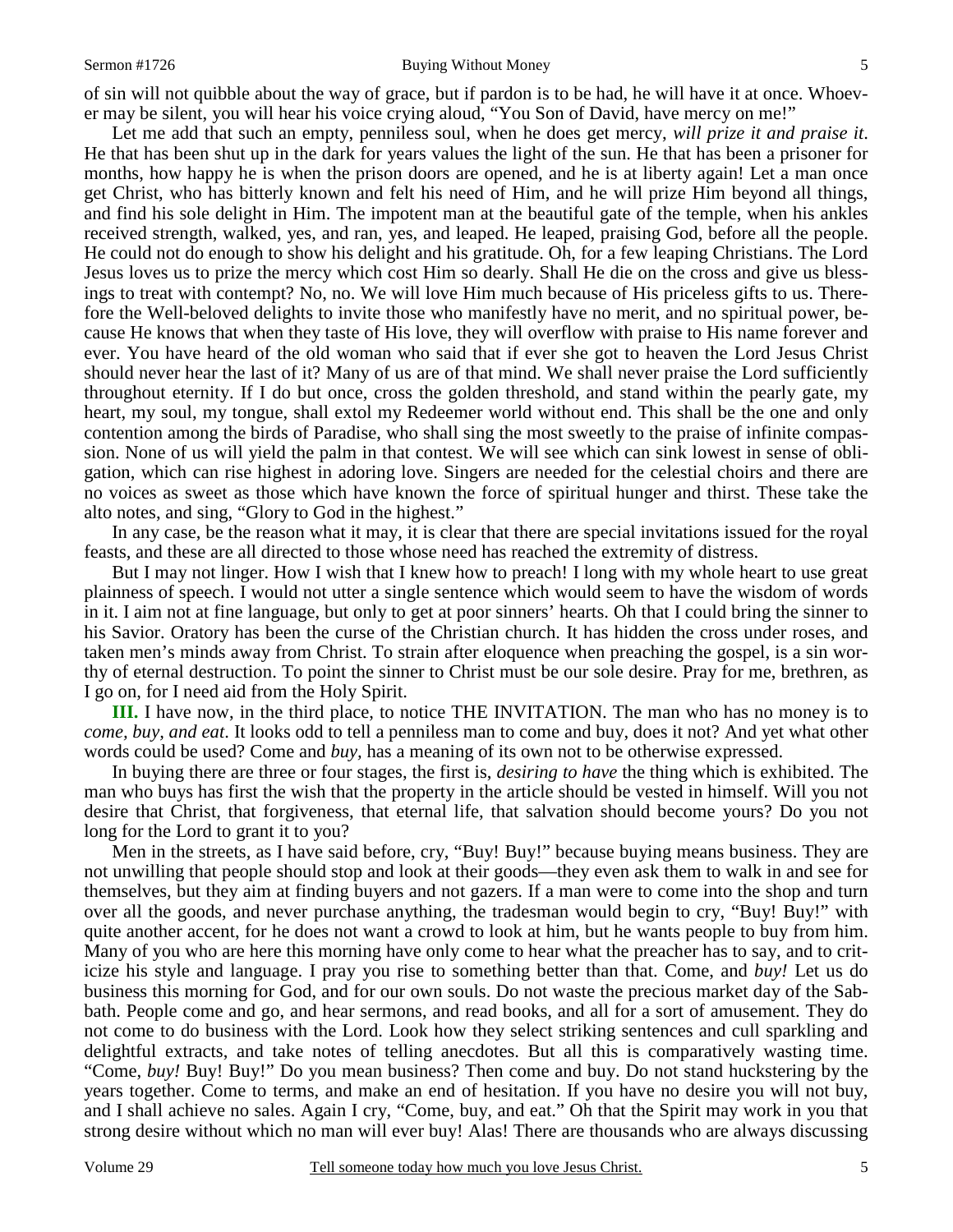knotty points, not because they have a wish to understand the gospel, but because they do not care to come to serious dealings. Perhaps you have read the story of a governor of one of the American States who called at a hotel where there was a black waiter, who was well known to hold Calvinistic opinions, and was, therefore, made the butt for many a jest. So the Governor said to him, "Sam, you do not really believe that doctrine of election, do you?" "Deed I do, Suh," he said. "Well, then," replied the Governor, "tell me whether I am elect or not." "Suh," said the Negro, "I did not know you were a candidate, and I know nothing about a man's being elected if he has not put up for it." Now, that is common sense. It is a business-like way of answering an absurd question. Certain people who are not even candidates for heaven will yet shelter themselves behind wrong ideas of predestination—playing with the blessings of grace instead of desiring them. Have you not seen a man with a pack stand at a door trying to sell a few trinkets to a servant? He does not mind half-an-hour's talk about his goods, but when at last he finds that the maid does not mean buying, see how he shuts up his boxes, folds up his packages, and indignantly takes off, saying by his gestures, "I wish I had not wasted so much time on you." It is just so with earnest preachers. They grow sick at heart when they see that men will not come to business. They cry, "Who has believed our report?" and are anxious to carry their heavenly burden to another people. Oh, dear hearers, let us not have to shake the dust off of our feet for a testimony against you! Oh, that you would hunger and thirst after Christ and His salvation, and then we should soon do a trade with you.

*"Buy."—*This means next, to *agree to terms,* for there cannot be any purchasing, however much the buyer desires to buy and the seller to sell, till they agree to terms. Now, our difficulty with God's goods is this, whereas ordinarily the buyer cannot be brought *up* to the seller's price, in our case we cannot get men *down* to God's price. They *will* persist in offering something or other as a price. They talk to us thus—"I cannot be saved, for I do not see any good thing in myself. Sir, if I had a deep sense of need, then I could be saved," or "Sir, if I could pray better," or "Sir, if I had more repentance, or more love, I could then believe in Jesus." Oh, yes, if you had a price in your hand, you would pay for heaven's blessings, would you not? But then, you see, they are not presented to you upon such terms. Price is out of the question. God's terms are that there shall be no terms of purchase at all, you are to be nothing, and Jesus is to be your all in all. When you will come down to that, then take the goods, the bargain is made, eternal life is yours.

 The next thing in a purchase is that, when the terms are carried out, *the buyer appropriates the goods to himself.* If I buy a thing it is mine, and I take it into my possession. You do not see a man buy a thing and then leave it behind him for the seller to do as he likes with it. In the things of God you are to appropriate the blessing to yourself. Put out the hand of faith, and say, "Here is Christ for a sinner. I am a sinner, and I take Christ to be my Savior. Here is washing for the filthy. I am filthy, and I wash. Here is a robe of righteousness for the naked. I am naked. I take the raiment to be mine." Make Christ your own, and He has made you His own. Take the Lord by an appropriating act of faith to be yours forever and the bargain is struck.

 But the text says a little more than that—it says, "Buy, *and eat,"* as much as to say, "Make it yours in the most complete sense." If a man buys a loaf of bread it is his, but if he eats it, then all the lawyers in the world cannot dispute him out of it—he has it by a possession which is not only nine points of the law, but all the law. When a poor soul has confidence enough, to take Christ and to live upon Him as his own, saying, "This Christ is able to save me, I take Him into me and I am saved," why, the devil himself cannot unsave you. What is to divide him from Christ? There is the bath, and I wash in it and am clean. What then? Who can obliterate the fact that I have washed? The righteousness of Christ is bestowed upon me, and put on by me, who can tear off that glorious dress? Christ fed upon is ours beyond all question. No method of possession is more sure and safe than that of eating what you have bought. Feed, then, on Christ, the bread of heaven, and though you are in yourself the poorest of the poor, yet He is yours forever and ever.

 See, then, the blessed invitation, the whole of God's mercy in Christ, infinite love and boundless compassion are to be had for no price at all. They are freely given to every man who has no money with which to procure them. The height of love meets the depths of poverty and fills them up. He that has nothing is invited to have all things, for he is the person for whom they were provided in the eternal purposes of God.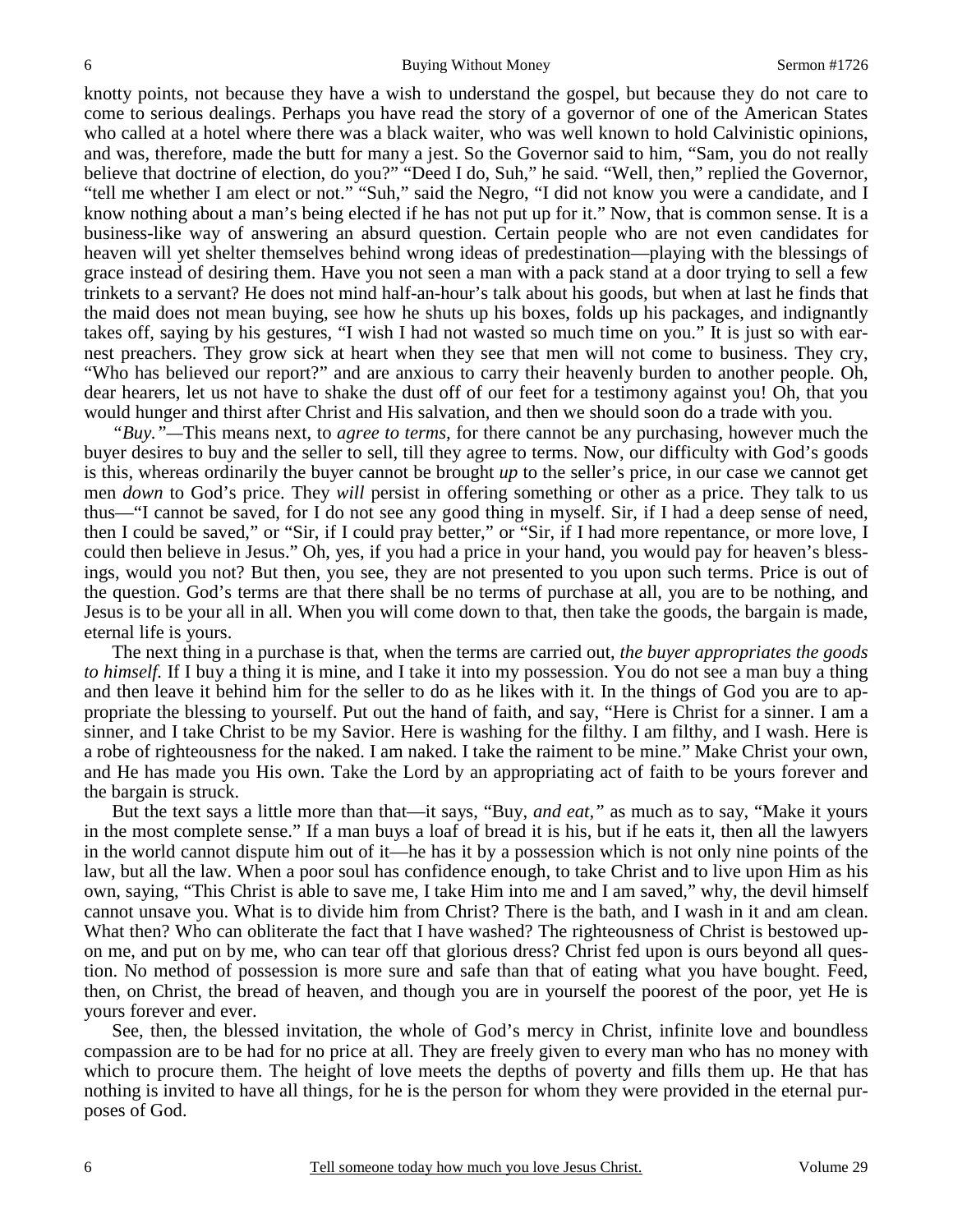**IV.** I conclude now by saying a few things by way of ASSURANCE, to show that this is all real and true, and no make-believe. Every needy, thirsty soul may have this day, all the grace of God. Oh, may the Spirit of God make him willing; he shall have all the blessings of the covenant of grace to be his own forever and ever! This is no sham. There is an honest offer made to everyone who is conscious of soulpoverty!

 For, first, *it is not God's way to mock men*. He has Himself declared, "I said not unto the seed of Jacob, seek you My face in vain." God has not said one thing in one place and another in another, to contradict Himself. He has not in the Scriptures bid men come to Him with the promise that He will not cast them out, all the while meaning of some of them that He will cast out. No, there are no exceptions made in the promises of God to empty sinners who come to Him. You must not dream of exceptions which do not exist. Jesus says, "He that comes to Me, I will in no wise cast out," and this includes all who come. I am speaking to some this morning who have come across the Atlantic and are not yet saved. You may have been careless and thoughtless all your lives, but if you come to Jesus Christ this morning He will not refuse you His salvation. Many have come in from the country today, oh that this may become their spiritual birthday! Come to the Lord Jesus Christ, my friend, and He will welcome you. He has never rejected one, and He never will. He will not find pleasure in tantalizing you. He is too good, too true, to become a deceiver even to one poor lonely seeker. His word of promise to you is true and real, every word is full of meaning, sweeter meaning than you dream of. Grace shall be had by you at once if you will but take it "without money and without price." Men mock men, but God never deludes. We may say of Him, "Your word is truth."

 Note that these mercies must be really meant to be given free to the poor, because *God is under no necessity to sell His benefits.* He is not impoverished. He is so rich that none can add anything to His wealth. All things are His, therefore He must give freely, since it would be beneath His all-sufficiency to be haggling for compensation, or demanding a price at a creature's hands. He means the penniless to have everything for nothing, since nothing can be imagined to be a price to Him. If a poor tradesman began to give away his goods you would say, "There is some trick about this." But when the Most High God, the possessor of heaven and earth, who has everything, freely gives to us, then there can be no design for His own advantage. His motive must be pure compassion.

*There is no adequate price that we could bring to God for His mercy*. How could there be? Would it be mercy if it could be bought? Grace is without price because it is priceless. You can buy gold if you will; there is some medium of exchange for the purchase of every finite thing. But what medium of exchange could there be for the purchase of infinite blessings? Huge heaps of such things as the native Africans call money would be of no value to us, and what self-righteous men call merit is utterly despicable to God. Is there any comparison between a man's giving all his wealth and the possession of eternal glory? No comparison can be instituted between metals and spiritual joys. As you cannot bring any price, I do pray you believe that God is honest when He declares that He will give you pardon of sin and all the blessings of His grace of God without money and without price. You cannot have them otherwise. Do believe that He means you to receive them by grace.

 Remember that Jesus must be meant for sinners, for *if sinners had not existed there never would have been a Savior.* When the Lord Jesus Christ set up in business to save, He must have known that there was no sphere for His operations except among sinners, and therefore He entered in His office with the view of saving sinners. If a doctor comes into a town, and there is nobody ill, and it is certain that nobody ever will be ill, he had better drive off somewhere else. He will do most business where there is most sickness. When Christ Jesus became a soul-physician, He had His eyes on the spiritually sick and on them alone. They are the patients who make up His practice, and they only. If, then, you are sick even unto death, put your case into the hands of Christ, for He will heal you.

 Remember, too, that it must be true that God will give these blessings to men who have no merits, and will bestow them as gifts, because *Jesus Himself is a gift.* Did anybody ever dream of buying Christ? Stand at the foot of the cross and say to yourself, "Could I ever have procured this vast display of love by any merit of mine? Could I have done anything which could have merited that the Son of God should become man, and being found in fashion as a man, He should die such a death as this for me?" Salvation must be a gift, for Jesus is a gift. Away with your sacraments, your ceremonies, your prayers, your alms, your good works, if these are made the brass penny with which you hope to buy such inesti